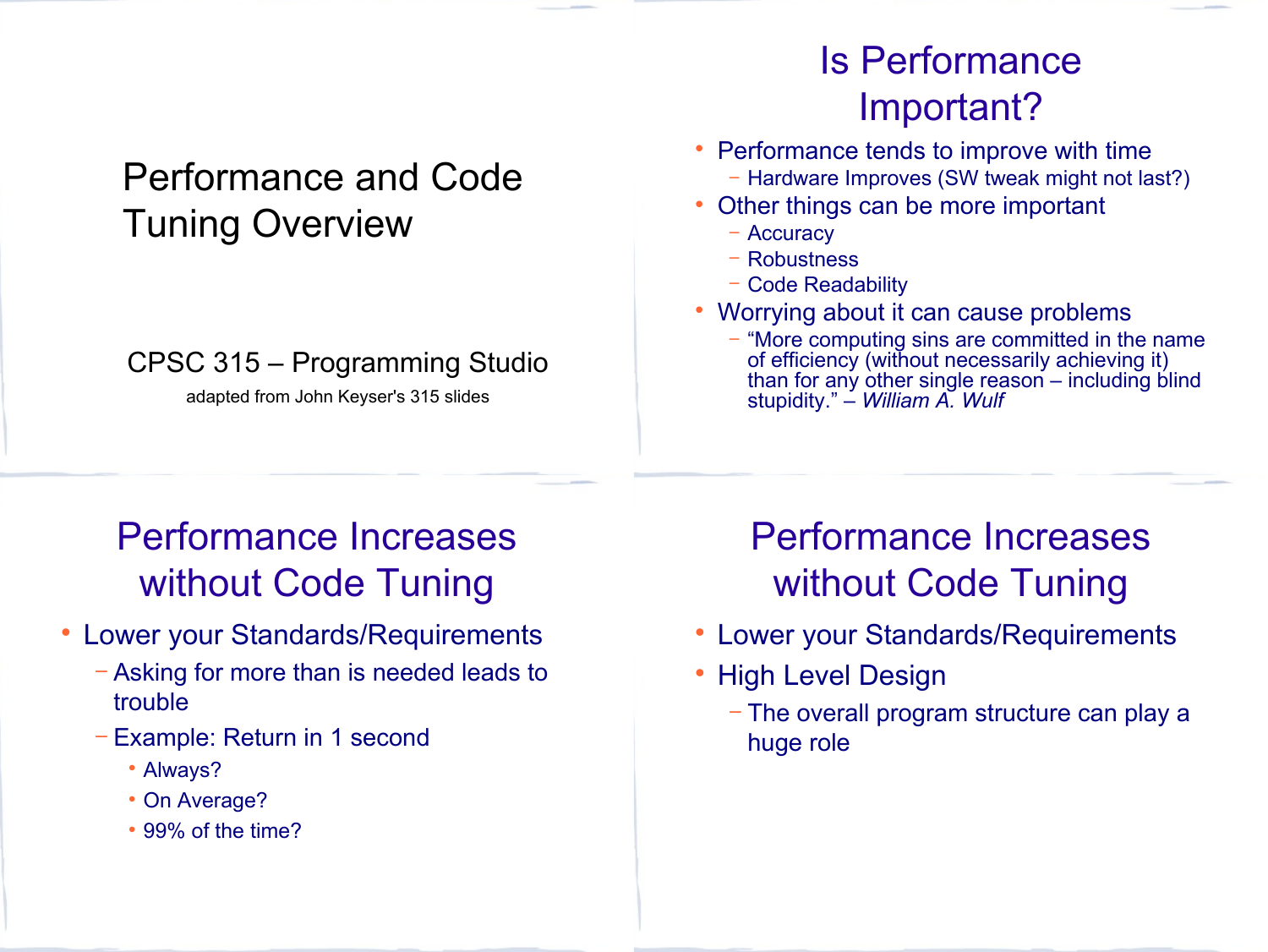# Performance Increases without Code Tuning

- Lower your Standards/Requirements
- High Level Design
- Class/Routine Design
	- − Algorithms used can have real differences
	- − Can have largest effect, especially asymptotically

# Performance Increases without Code Tuning

- Lower your Standards/Requirements
- High Level Design
- Class/Routine Design
- Interactions with Operating System
	- − Hidden OS calls within libraries their performance affects overall code

# Performance Increases without Code Tuning

- Lower your Standards/Requirements
- High Level Design
- Class/Routine Design
- Interactions with Operating System
- Upgrade Hardware
	- − Straightforward, if possible…

# Performance Increases without Code Tuning

- Lower your Standards/Requirements
- High Level Design
- Class/Routine Design
- Interactions with Operating System
- Upgrade Hardware
- Compiler Optimizations
	- − "Automatic" optimization,
	- − Getting better and better, though not perfect
	- − Different compilers work better/worse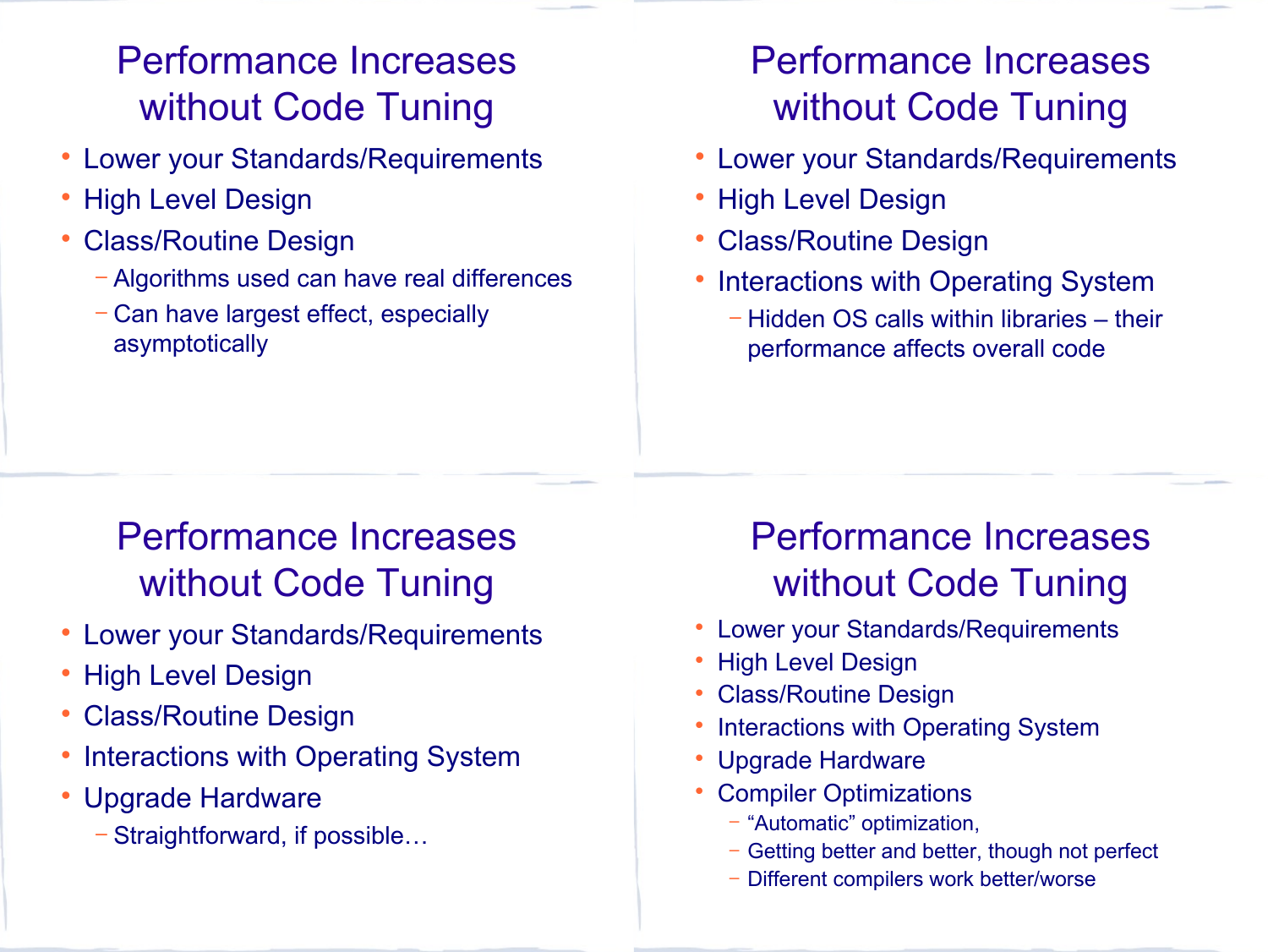#### Code Profiling

- Determine where code is spending time
	- − No sense in optimizing where no time is spent
- Provide basis for measurement
	- − Determine whether "improvement" really improved anything
- Need to take precise measurements

#### Profiling Techniques

- Profiler compile with profiling options, and run through profiler
	- − Gets list of functions/routines, and amount of time spent in each
- Use system timer
	- − Less ideal
	- − Might need test harness for functions
- Use system-supported real time
	- − Only slightly better than wristwatch…
- Graph results for understanding
	- − Multiple profile results: see how profile changes for different input types

# What Is Tuning?

- Making small-scale adjustments to correct code in order to improve performance
	- − After code is written and working
- Affects only small-scale: a few lines, or at most one routine
	- − Examples: adjusting details of loops, expressions
- Code tuning can *sometimes* improve code efficiency *tremendously*

# What Tuning is Not

- Reducing lines of code
	- − Not an indicator of efficient code
- A guess at what might improve things
	- − Know what you're trying, and *measure* results
- Optimizing as you go
	- − Wait until finished, then go back to improve,
	- as optimizing while programming is often a waste
- A "first choice" for improvement
	- − Worry about other details/design first